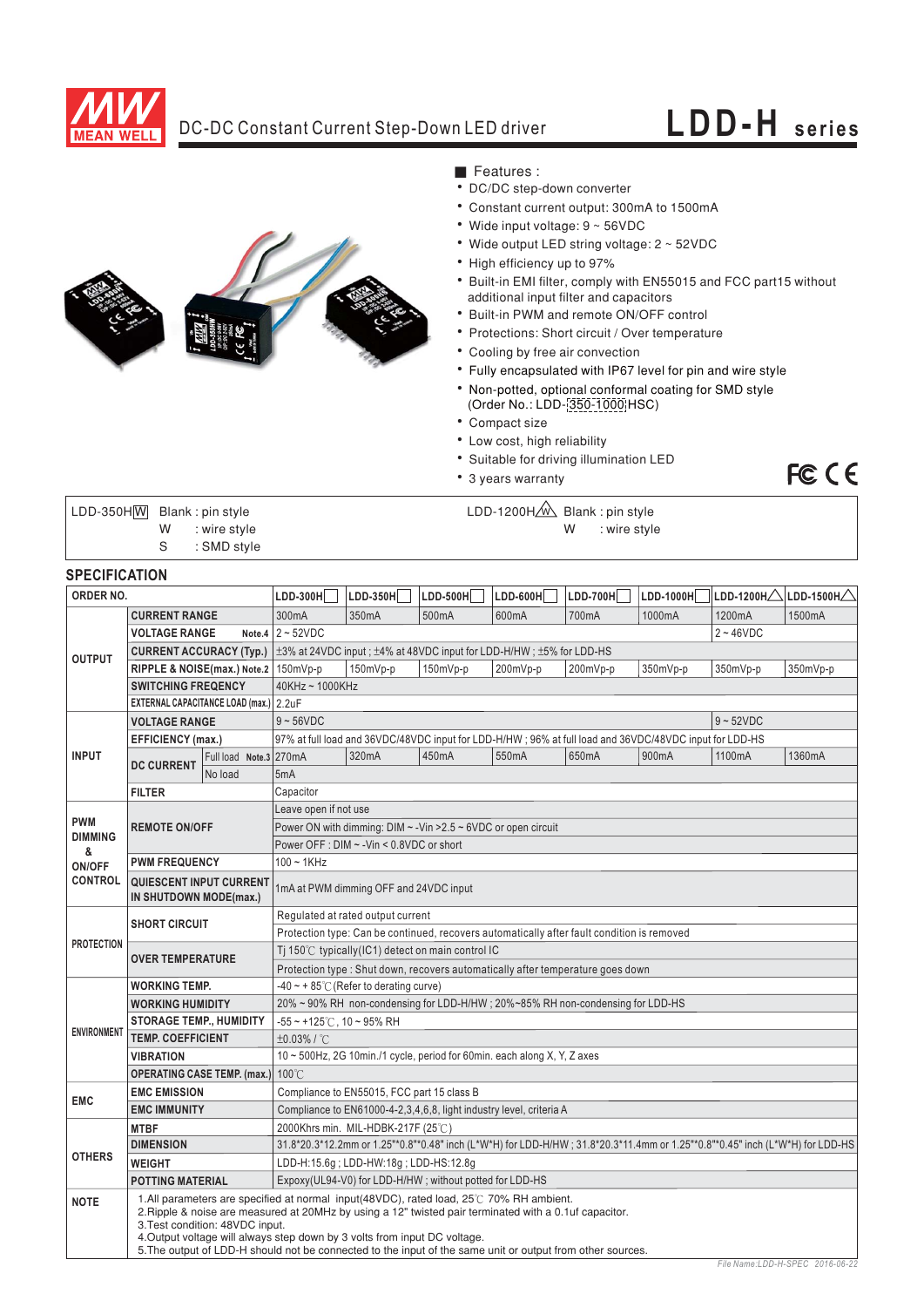

Unit: mm (inch)

### **Mechanical Specification**







### **Pin Configuration**

|                | Pin No.        | Comment                                                  |  |  |
|----------------|----------------|----------------------------------------------------------|--|--|
| 1,2            | -Vin           | Don't connect<br>to -Vout                                |  |  |
| 11,12<br>-Vout |                | <b>LED</b> - Connection                                  |  |  |
| 13,14<br>+Vout |                | LED + Connection                                         |  |  |
| 22             | <b>PWM DIM</b> | ON/OFF and PWM<br>Dimming<br>(Leave open if<br>not used) |  |  |
| 23,24          | $+V$ in        | DC Supply                                                |  |  |
| others         | N.C            | No connection                                            |  |  |

NOTE: Pin tolerance  $\pm 0.05$ mm

## ◎ **Blank type(LDD - 1200~1500H):**



**Pin No.** 23,24 others 1,2 11,12 13,14 21 +Vin N.C -Vin -Vout +Vout PWM DIM **Comment** DC Supply No connection Don't connect to -Vout LED - Connection LED + Connection ON/OFF and PWM Dimming (Leave open if not used)

NOTE: Pin tolerance  $\pm 0.05$ mm

## **-** ◎**W type(LDD 300~1500HW):**



|                | Pin No.                   | Comment                                                  |  |  |
|----------------|---------------------------|----------------------------------------------------------|--|--|
| $\overline{2}$ | -Vin<br>(Black)           | Don't connect<br>to -Vout                                |  |  |
| 11             | -Vout<br>(Blue)           | <b>LED</b> - Connection                                  |  |  |
| 14             | +Vout<br>(Yellow)         | LED + Connection                                         |  |  |
| 21             | <b>PWM DIM</b><br>(White) | ON/OFF and PWM<br>Dimming<br>(Leave open if<br>not used) |  |  |
| 23             | $+V$ in<br>(Red)          | DC Supply                                                |  |  |
| others         | N.C                       | No connection                                            |  |  |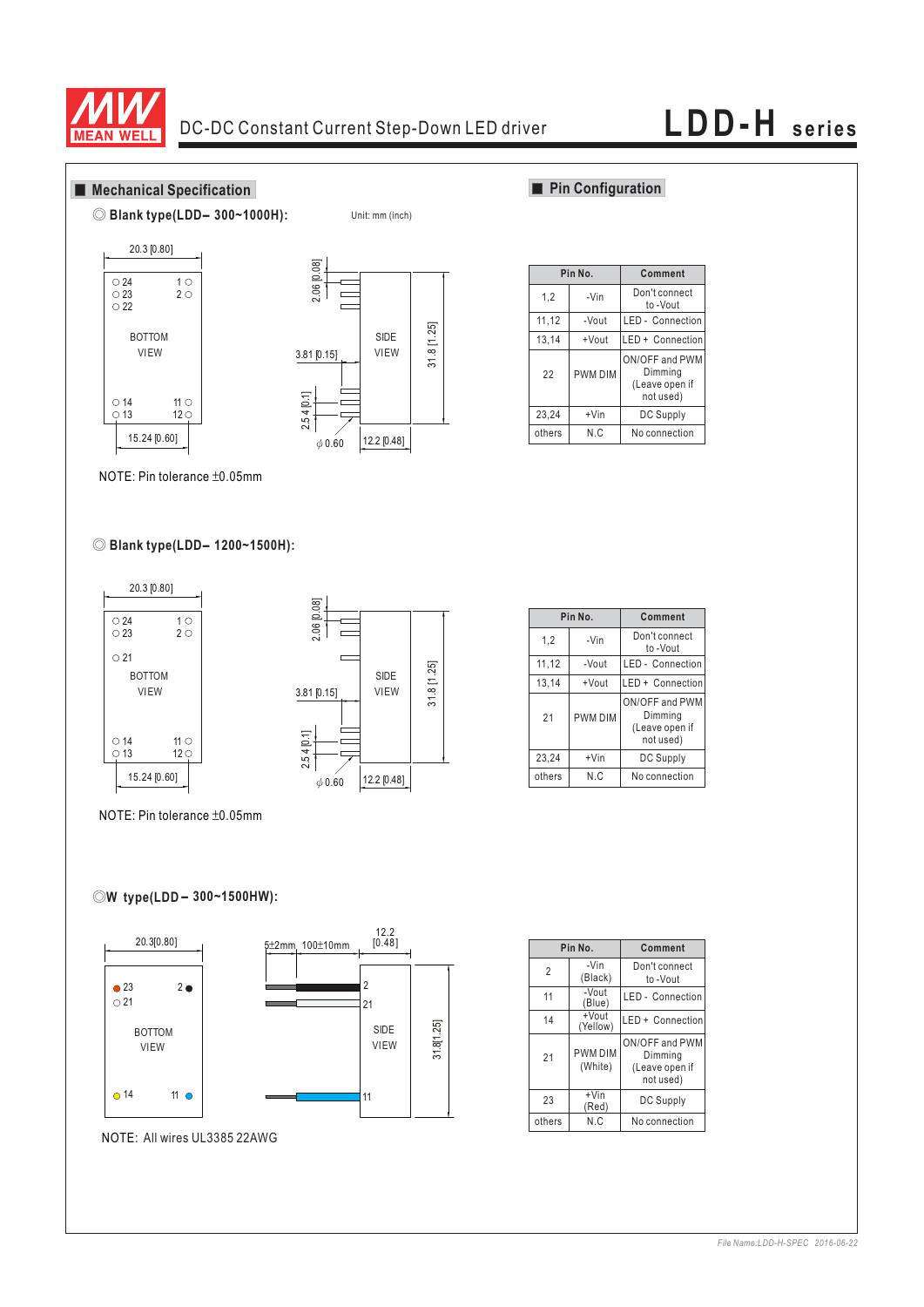

# DC-DC Constant Current Step-Down LED driver **LDD-H series**

◎**S type(LDD - 300~1000HS):**



|                | Pin No.        | Comment                                                  |  |  |
|----------------|----------------|----------------------------------------------------------|--|--|
| 1,2            | -Vin           | Don't connect<br>to -Vout                                |  |  |
| 11,12<br>-Vout |                | <b>LED</b> - Connection                                  |  |  |
| 13,14          | +Vout          | LED + Connection                                         |  |  |
| 21             | <b>PWM DIM</b> | ON/OFF and PWM<br>Dimming<br>(Leave open if<br>not used) |  |  |
| 23,24          | $+V$ in        | DC Supply                                                |  |  |
| N.C<br>others  |                | No connection                                            |  |  |